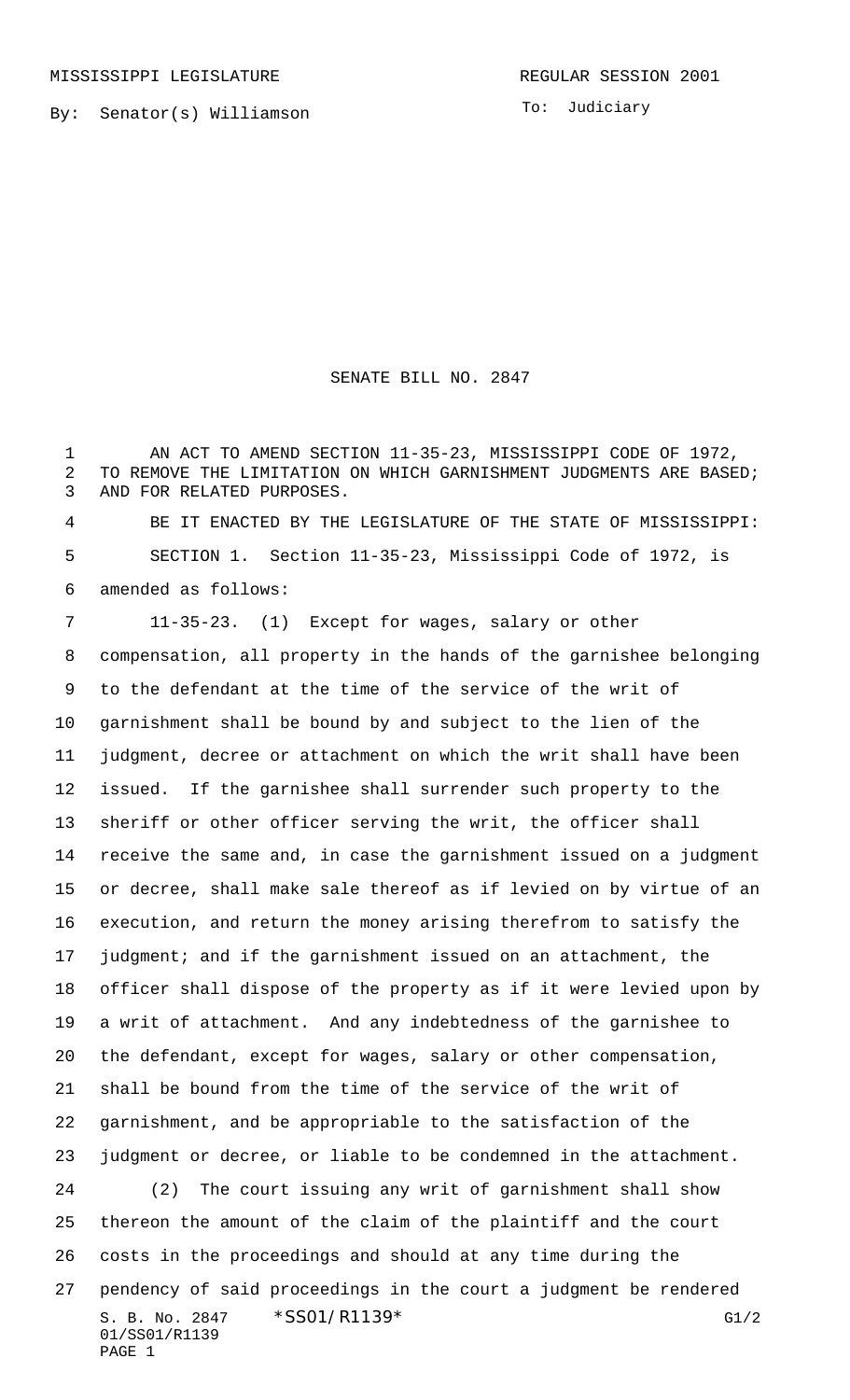for a different amount, then the court shall notify the garnishee of the correct amount due by the defendant under said writ.  **\* \* \***

 (3) **\* \* \*** If the garnishee be indebted or shall become indebted to the defendant for wages, salary or other compensation during the first thirty (30) days after service of a proper writ of garnishment, the garnishee shall pay over to the employee all of such indebtedness, and thereafter, the garnishee shall retain and the writ shall bind the nonexempt percentage of disposable earnings, as provided by Section 85-3-4, for such period of time as is necessary to accumulate a sum equal to the amount shown on the writ as due the court, even if such period of time extends beyond the return day of the writ. Unless the court otherwise authorizes the garnishee to make earlier payments or releases, the garnishee shall retain all sums collected pursuant to the writ and make only one (1) payment into court at such time as the total amount shown due on the writ has been accumulated, provided that, at least one (1) payment per year shall be made to the court of the amount that has been withheld during the preceding year. Should the employment of the defendant for any reason be terminated with the garnishee, then the garnishee shall not later than fifteen (15) days after the termination of such employment, report such termination to the court and pay into the court all sums as have been withheld from the defendant's disposable earnings. If the plaintiff in garnishment contest the answer of the garnishee, as now provided by law in such cases, and proves to the court the deficiency or untruth of the garnishee's answer, then the court shall render judgment against the garnishee for such amount as would have been subject to the writ had the said sum not been released to the defendant; provided, however, any garnishee who files a timely and complete answer shall not be liable for any error made in good faith in determining or

S. B. No. 2847 \* SS01/R1139\* 01/SS01/R1139 PAGE 2